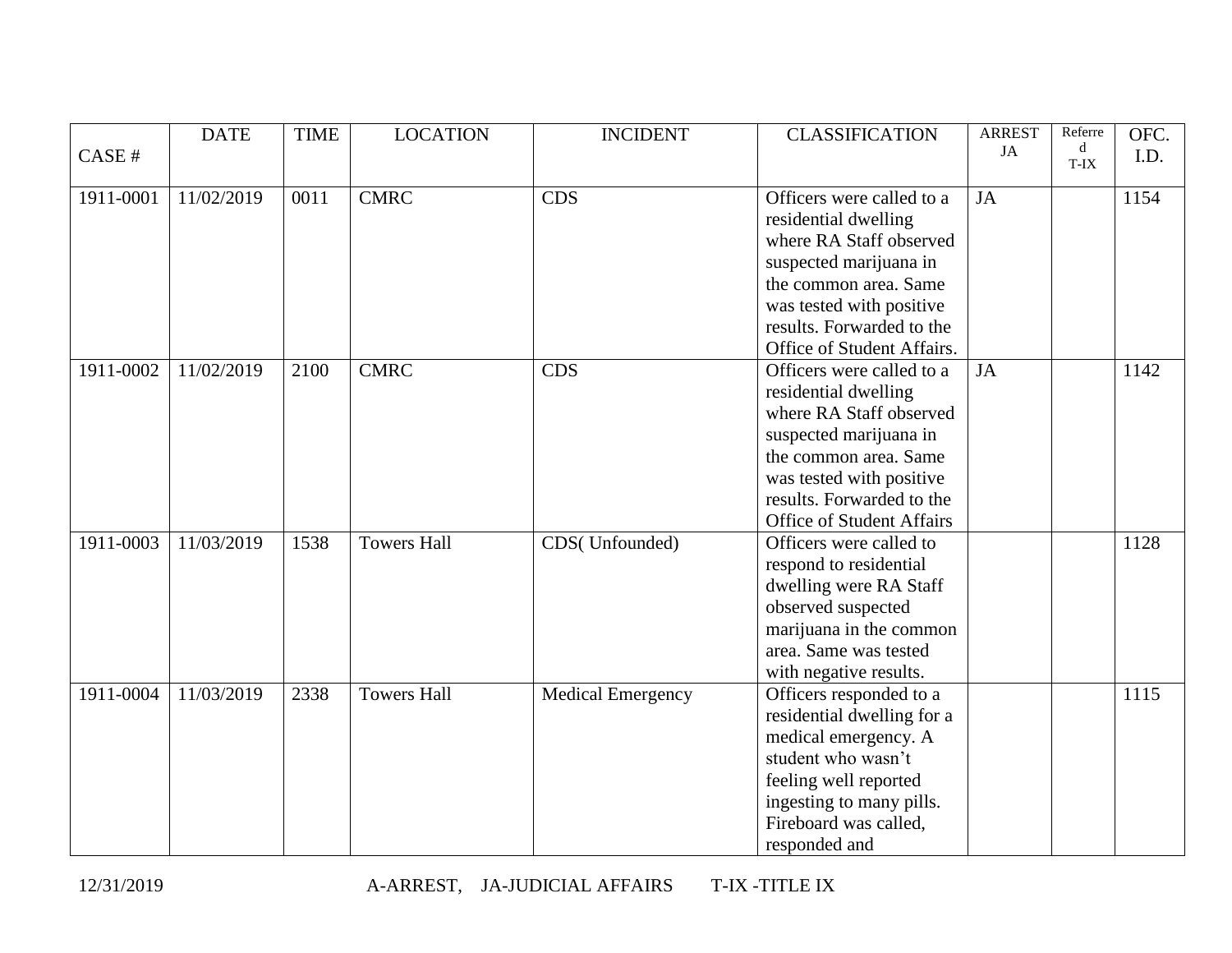|           |            |      |             |                           | transported the same to    |           |      |
|-----------|------------|------|-------------|---------------------------|----------------------------|-----------|------|
|           |            |      |             |                           | the hospital.              |           |      |
| 1911-0005 | 11/04/2019 | 1215 | McKeldin    | Misc. Incident (Road rage | The Office of Student      |           | 1144 |
|           |            |      |             | off campus)               | Conduct made contact       |           |      |
|           |            |      |             |                           | with police to report an   |           |      |
|           |            |      |             |                           | incident of road rage      |           |      |
|           |            |      |             |                           | between students that      |           |      |
|           |            |      |             |                           | occurred off campus.       |           |      |
| 1911-0006 | 11/04/2019 | 1253 | <b>MSN</b>  | <b>Medical Emergency</b>  | Officers responded for a   |           | 1145 |
|           |            |      |             |                           | report of a student which  |           |      |
|           |            |      |             |                           | fainted. EMS was called    |           |      |
|           |            |      |             |                           | and the student refused to |           |      |
|           |            |      |             |                           | be transported to the      |           |      |
|           |            |      |             |                           | hospital.                  |           |      |
| 1911-0007 | 11/04/2019 | 2159 | <b>CMRC</b> | <b>CDS</b>                | Officers responded to RA   | <b>JA</b> | 1128 |
|           |            |      |             |                           | staff who smelled the      |           |      |
|           |            |      |             |                           | odor of suspected          |           |      |
|           |            |      |             |                           | marijuana emanating        |           |      |
|           |            |      |             |                           | from a residential         |           |      |
|           |            |      |             |                           | dwelling. Two students     |           |      |
|           |            |      |             |                           | informed RA staff they     |           |      |
|           |            |      |             |                           | were smoking marijuana     |           |      |
|           |            |      |             |                           | but all paraphernalia and  |           |      |
|           |            |      |             |                           | CDS had been removed       |           |      |
|           |            |      |             |                           | from the premises.         |           |      |
|           |            |      |             |                           | Referred to the Office of  |           |      |
|           |            |      |             |                           | Student Conduct.           |           |      |
| 1911-0008 | 11/05/2019 | 0016 | Haley       | <b>Medical Emergency</b>  | Officers responded to a    |           | 1154 |
|           |            |      |             |                           | student with a severe      |           |      |
|           |            |      |             |                           | nose bleed. EMS was        |           |      |
|           |            |      |             |                           | called and treated the     |           |      |
|           |            |      |             |                           | student. The student       |           |      |
|           |            |      |             |                           | refused transport to the   |           |      |
|           |            |      |             |                           | hospital.                  |           |      |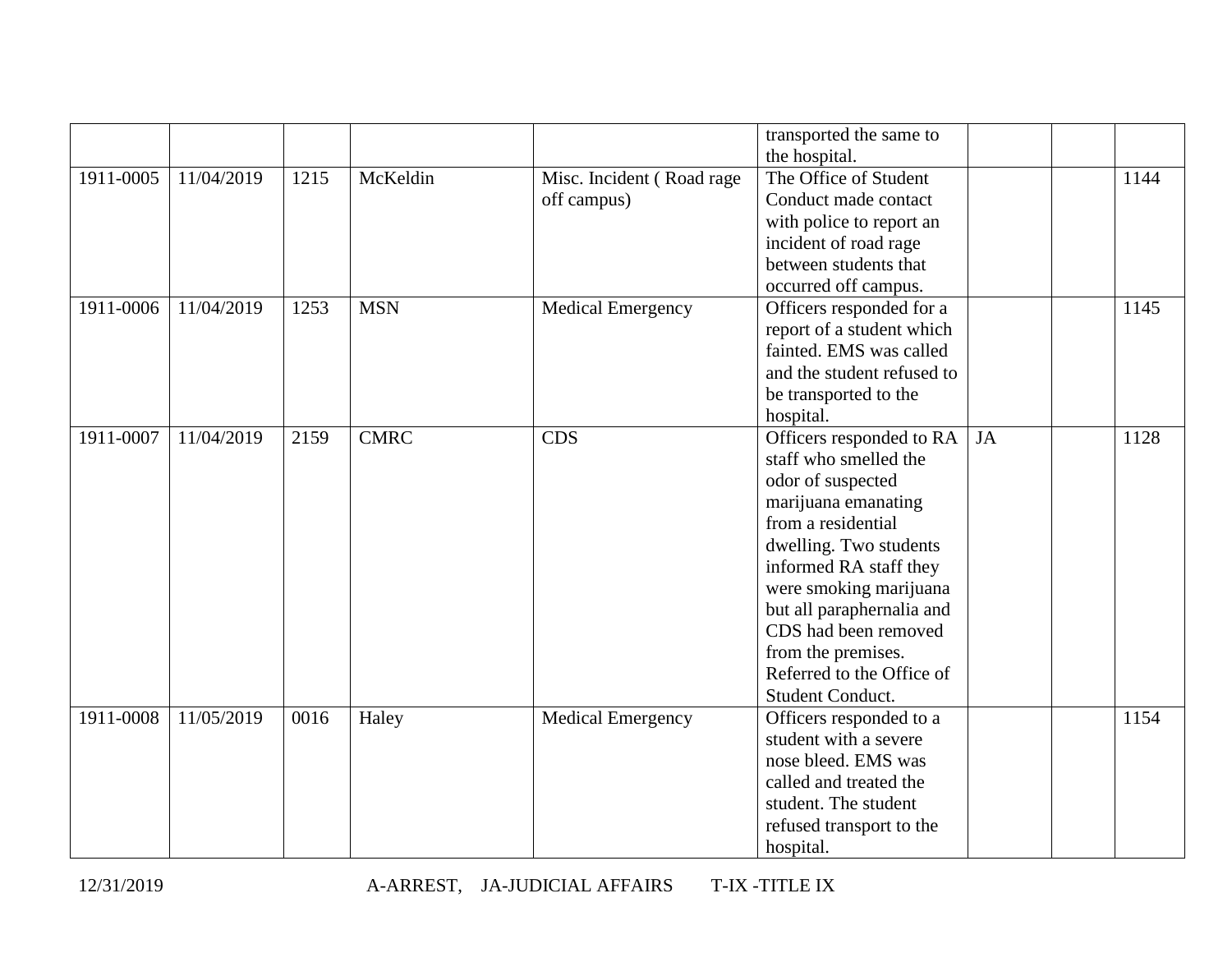| 1911-0009 | 11/05/2019 | 1450 | Henry Admin       | Misc. Incident (Panic          | The Panic Alarm Button      |           | 1143 |
|-----------|------------|------|-------------------|--------------------------------|-----------------------------|-----------|------|
|           |            |      |                   | Alarm Activated)               | was activated in the        |           |      |
|           |            |      |                   |                                | Office of the President     |           |      |
|           |            |      |                   |                                | for a student that refused  |           |      |
|           |            |      |                   |                                | to leave after being        |           |      |
|           |            |      |                   |                                | directed by a staff         |           |      |
|           |            |      |                   |                                | member. Officers            |           |      |
|           |            |      |                   |                                | requested the student to    |           |      |
|           |            |      |                   |                                | leave and the student left  |           |      |
|           |            |      |                   |                                | without further incident.   |           |      |
| 1911-0010 | 11/05/2019 | 1015 | <b>Haley Hall</b> | Misc. Incident (Derogatory     | An unknown person(s)        |           | 1145 |
|           |            |      |                   | Message)                       | left a derogatory message   |           |      |
|           |            |      |                   |                                | on a message board. An      |           |      |
|           |            |      |                   |                                | investigation is being      |           |      |
|           |            |      |                   |                                | conducted.                  |           |      |
| 1911-0011 | 11/05/2019 | 1549 | <b>CMRC</b>       | <b>Assault 2nd Degree</b>      | $4(e)$ A student reported   | <b>JA</b> | 1140 |
|           |            |      |                   | (Domestic Related)<br>1        | being assaulted by their    |           |      |
|           |            |      |                   |                                | roommate over               |           |      |
|           |            |      |                   |                                | continuous issues in their  |           |      |
|           |            |      |                   |                                | residential dwelling. No    |           |      |
|           |            |      |                   |                                | injuries incurred.          |           |      |
|           |            |      |                   |                                | Referred to the Office of   |           |      |
|           |            |      |                   |                                | Student Conduct.            |           |      |
| 1911-0012 | 11/06/2019 | 0029 | <b>CMRC</b>       | <b>Attempted 1st Degree</b>    | $5(c)$ Four female students | <b>JA</b> | 1154 |
|           |            |      |                   | <b>Burglary</b> (Attempted     | attempted to force their    |           |      |
|           |            |      |                   | Home Invasion)<br>$\mathbf{1}$ | way through a door of a     |           |      |
|           |            |      |                   |                                | residential dwelling that   |           |      |
|           |            |      |                   |                                | was being held closed by    |           |      |
|           |            |      |                   |                                | the residents of the        |           |      |
|           |            |      |                   |                                | dwelling in order to fight  |           |      |
|           |            |      |                   |                                | them. Investigation is      |           |      |
|           |            |      |                   |                                | being conducted and         |           |      |
|           |            |      |                   |                                | referred to the Office of   |           |      |
|           |            |      |                   |                                | Student Conduct.            |           |      |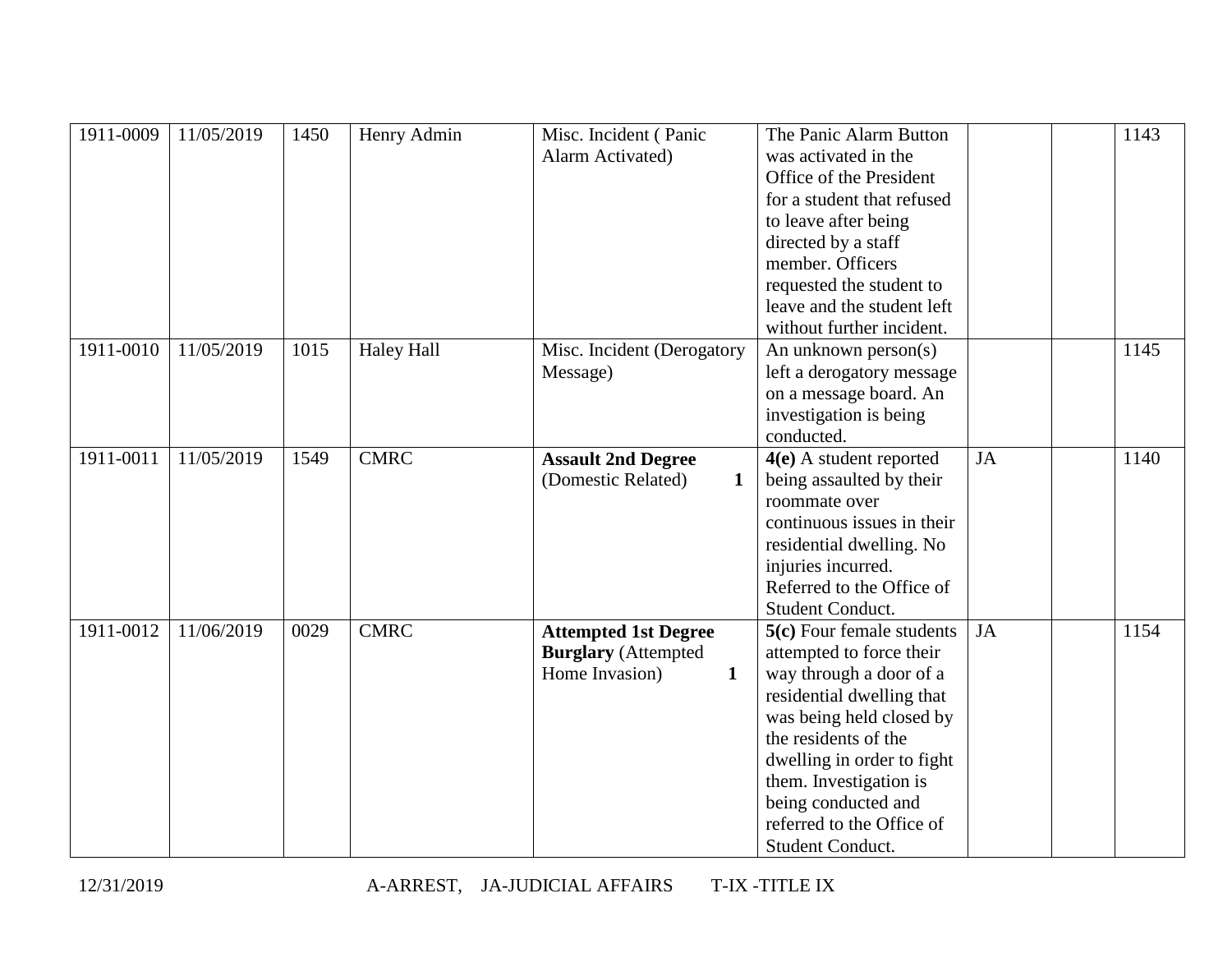| 1911-0013 | 11/06/2019 | 2357 | <b>Haley Hall</b>    | Trespassing                    | A student that was<br>banned from the<br>residence halls was<br>observed by DA staff.<br>Officers escorted the<br>student out with a<br>trespass warning.                                           | <b>JA</b> | 1154 |
|-----------|------------|------|----------------------|--------------------------------|-----------------------------------------------------------------------------------------------------------------------------------------------------------------------------------------------------|-----------|------|
| 1911-0014 | 11/07/2019 | 0853 | <b>MLK</b>           | <b>Medical Emergency</b>       | Officers responded to a<br>call for a sick student.<br>EMS was called and<br>student was transported<br>to the hospital.                                                                            |           | 1154 |
| 1911-0015 | 11/07/2019 | 1106 | <b>Towers</b>        | <b>Medical Emergency</b>       | Officers responded to a<br>call for a sick student.<br>EMS was called and<br>student refused transport.<br>The parent of the student<br>later arrived and<br>transported the student<br>off campus. |           | 1145 |
| 1911-0016 | 11/07/2019 | 1145 | <b>Robinson Hall</b> | <b>Lost Property</b>           | A student reported to<br>police they lost their<br>commuter parking<br>permit.                                                                                                                      |           | 1145 |
| 1911-0017 | 11/07/2019 | 1938 | Henry Admin. Bldg.   | <b>Medical Emergency</b>       | Officers responded with<br>EMS to a student<br>experiencing severe pain<br>and discomfort. The<br>student was transported<br>to the hospital.                                                       |           | 1140 |
| 1911-0018 | 11/08/2019 | 0105 | <b>CMRC</b>          | <b>Destruction of Property</b> | Officers responded to a<br>disorderly conduct call.<br>Upon arrival they<br>observed a table turned                                                                                                 |           | 1154 |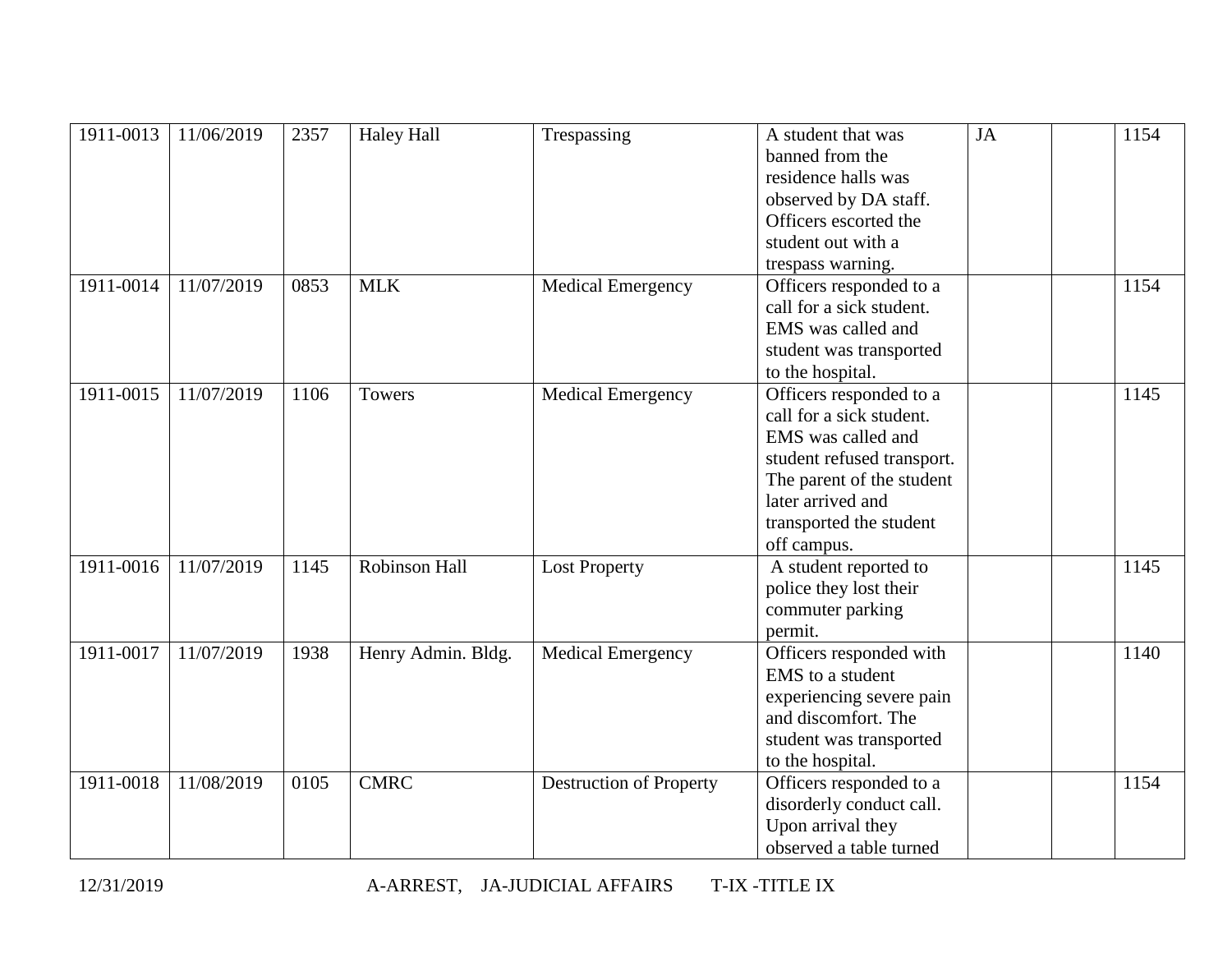|           |            |      |                      |                                                        | over, food and other       |           |      |
|-----------|------------|------|----------------------|--------------------------------------------------------|----------------------------|-----------|------|
|           |            |      |                      |                                                        | items on the floor of the  |           |      |
|           |            |      |                      |                                                        | common area. The food      |           |      |
|           |            |      |                      |                                                        | items there was no way     |           |      |
|           |            |      |                      |                                                        | of accessing the values of |           |      |
|           |            |      |                      |                                                        | the items on the floor.    |           |      |
|           |            |      |                      |                                                        | Investigation is being     |           |      |
|           |            |      |                      |                                                        | conducted.                 |           |      |
| 1911-0019 | 11/08/2019 | 1245 | <b>MSN</b>           | <b>Assault 2<sup>nd</sup> Degree</b><br>$\overline{2}$ | 4(e) A student reported    | <b>JA</b> | 1144 |
|           |            |      |                      |                                                        | being assaulted by         |           |      |
|           |            |      |                      |                                                        | another student. No        |           |      |
|           |            |      |                      |                                                        | injuries incurred.         |           |      |
|           |            |      |                      |                                                        | Investigation is being     |           |      |
|           |            |      |                      |                                                        | conducted.                 |           |      |
| 1911-0020 | 11/10/2019 | 0347 | <b>CMRC</b>          | <b>CDS</b>                                             | Officers responded to a    | <b>JA</b> | 1115 |
|           |            |      |                      |                                                        | call for suspected         |           |      |
|           |            |      |                      |                                                        | marijuana in a residential |           |      |
|           |            |      |                      |                                                        | dwelling. Same was         |           |      |
|           |            |      |                      |                                                        | confiscated and tested     |           |      |
|           |            |      |                      |                                                        | with positive results.     |           |      |
|           |            |      |                      |                                                        | Forwarded to the Office    |           |      |
|           |            |      |                      |                                                        | of Student Conduct.        |           |      |
| 1911-0021 | 11/11/2019 | 1612 | <b>Stadium Track</b> | <b>Assault 1st Degree</b><br>3 <sup>1</sup>            | 4(b) Officers responded    |           | 1112 |
|           |            |      |                      |                                                        | to a call for a fight in   |           |      |
|           |            |      |                      |                                                        | progress. Investigation    |           |      |
|           |            |      |                      |                                                        | revealed an unknown        |           |      |
|           |            |      |                      |                                                        | person unsuccessfully      |           |      |
|           |            |      |                      |                                                        | attempted to stab a staff  |           |      |
|           |            |      |                      |                                                        | member with a knife.       |           |      |
|           |            |      |                      |                                                        | Investigation is being     |           |      |
|           |            |      |                      |                                                        | conducted.                 |           |      |
| 1911-0022 | 11/12/2019 | 0831 | Lot Q                | Impound                                                | A vehicle illegally        |           | 1142 |
|           |            |      |                      |                                                        | parked in a reserved       |           |      |
|           |            |      |                      |                                                        | parking space was          |           |      |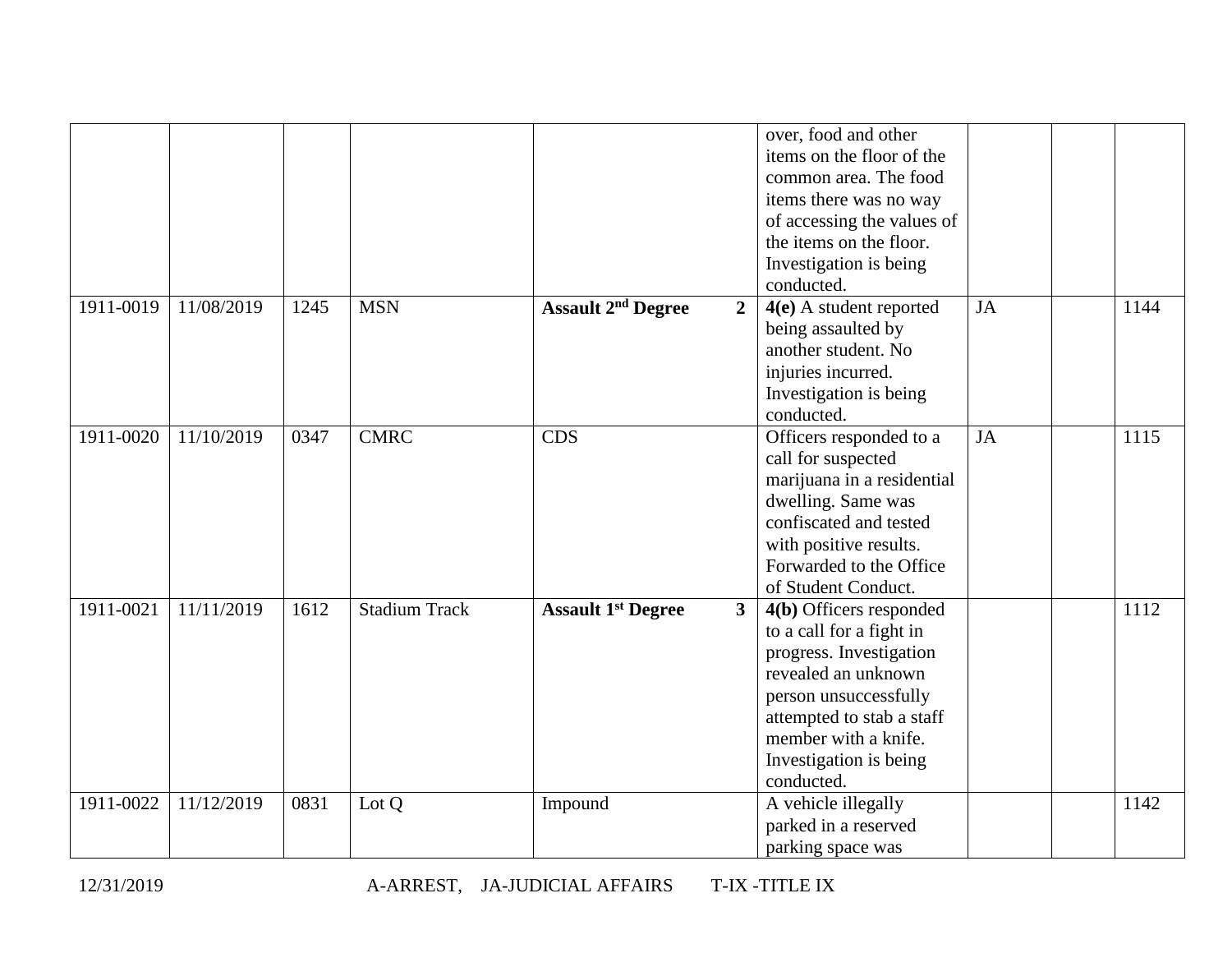|           |             |      |                   |                        | ticketed and towed.         |           |      |
|-----------|-------------|------|-------------------|------------------------|-----------------------------|-----------|------|
| 1911-0023 | 11/12/2019  | 1143 | Mckeldin          | Indecent exposure      | Officers were advised a     |           | 1142 |
|           |             |      |                   |                        | person who placed           |           |      |
|           |             |      |                   |                        | sexually inappropriate      |           |      |
|           |             |      |                   |                        | photos on social media      |           |      |
|           |             |      |                   |                        | was told the photos         |           |      |
|           |             |      |                   |                        | would be forwarded to       |           |      |
|           |             |      |                   |                        | other sights against the    |           |      |
|           |             |      |                   |                        | desires of the person in    |           |      |
|           |             |      |                   |                        | the photos. Investigation   |           |      |
|           |             |      |                   |                        | is being conducted.         |           |      |
| 1911-0024 | 11/12/2019  | 1128 | Lot P             | Impound                | A vehicle illegally         |           | 1142 |
|           |             |      |                   |                        | parked in a reserved        |           |      |
|           |             |      |                   |                        | parking space was           |           |      |
|           |             |      |                   |                        | ticketed and towed.         |           |      |
| 1911-0025 | 11/12/2019  | 2000 | <b>FPAC</b>       | Theft Under\$1500<br>1 | 6 (k) \$300, \$100 IPhone   |           | 1140 |
|           |             |      |                   |                        | Battery, \$200              |           |      |
|           |             |      |                   |                        | <b>Computer Hardware.</b>   |           |      |
|           |             |      |                   |                        | Officers responded to a     |           |      |
|           |             |      |                   |                        | call for theft of Services. |           |      |
|           |             |      |                   |                        | Investigation revealed a    |           |      |
|           |             |      |                   |                        | repair person repaired the  |           |      |
|           |             |      |                   |                        | cell phone of an n          |           |      |
|           |             |      |                   |                        | individual and was not      |           |      |
|           |             |      |                   |                        | paid for the products and   |           |      |
|           |             |      |                   |                        | services provided.          |           |      |
|           |             |      |                   |                        | Investigation is being      |           |      |
|           |             |      |                   |                        | conducted.                  |           |      |
| 1911-0026 | 11/112/2019 | 2120 | <b>Haley Hall</b> | Harassment             | A student reported to       | <b>JA</b> | 1140 |
|           |             |      |                   |                        | police they are being       |           |      |
|           |             |      |                   |                        | harassed by another         |           |      |
|           |             |      |                   |                        | student. Referred to the    |           |      |
|           |             |      |                   |                        | Office of Student           |           |      |
|           |             |      |                   |                        | Conduct.                    |           |      |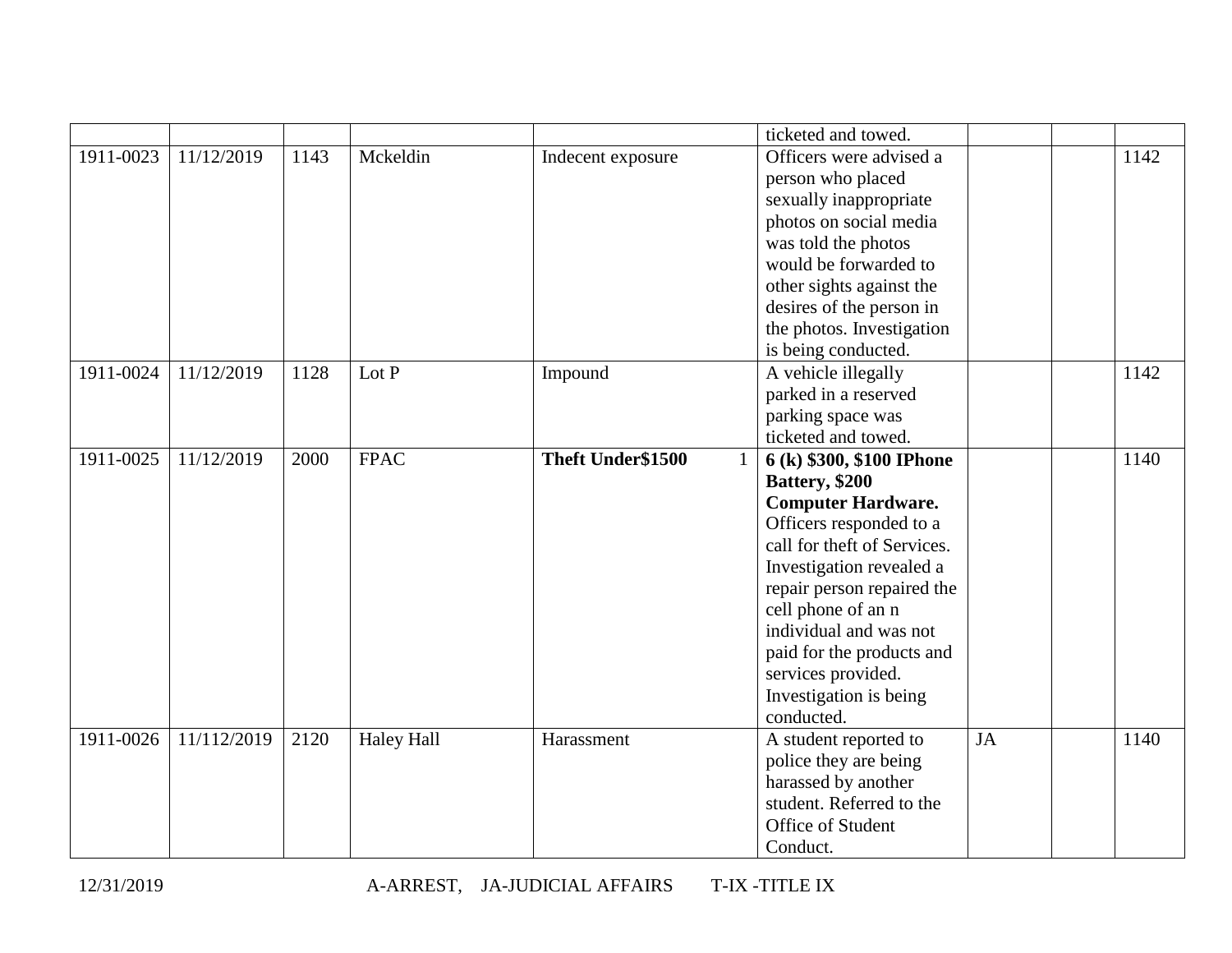| 1911-0027 | 11/12/2019 | 2240 | Off campus   | Sexual/Assault (Off<br>Campus)  | Officers were advised of<br>a sexual assault which<br>occurred off campus. The<br>Victim did not wish to<br>pursue charges. Referred<br>to the Title-IX.                            | T-IX | 1143 |
|-----------|------------|------|--------------|---------------------------------|-------------------------------------------------------------------------------------------------------------------------------------------------------------------------------------|------|------|
| 1911-0028 | 11/13/2019 | 1102 | Lot A        | Impound                         | A vehicle illegally<br>parked in a reserved<br>parking space was<br>ticketed and towed                                                                                              |      | 1142 |
| 1911-0029 | 11/13/2019 | 1330 | McKeldin Gym | <b>Lost Property</b>            | A student reported they<br>lost their personal<br>belongings and later<br>called to advise their<br>belongings were located.                                                        |      | 1112 |
| 1911-0030 | 11/13/2019 | 1441 | Mckeldin Gym | <b>Injured Person</b>           | An employee reported<br>injuring their knee while<br>exercising.                                                                                                                    |      | 1143 |
| 1911-0031 | 11/14/2019 | 0803 | <b>MLK</b>   | <b>Medical Emergency</b>        | Officers responded to a<br>person who fell in the<br>MLK building injuring<br>their knee, nose, lip and<br>shoulder. EMS was<br>called and transported the<br>same to the hospital. |      | 1154 |
| 1911-0032 | 11/14/2019 | 1030 | Mckeldin Gym | <b>Lost Property</b>            | A student reported losing<br>their parking permit.<br>Officers advised them<br>how to obtain a<br>replacement.                                                                      |      | 1154 |
| 1911-0033 | 11/14/2019 | 1400 | McKeldin Gym | Misc. Incident<br>(Information) | A student reported their<br>social media account was<br>hacked and someone was<br>threatening to post                                                                               |      | 1154 |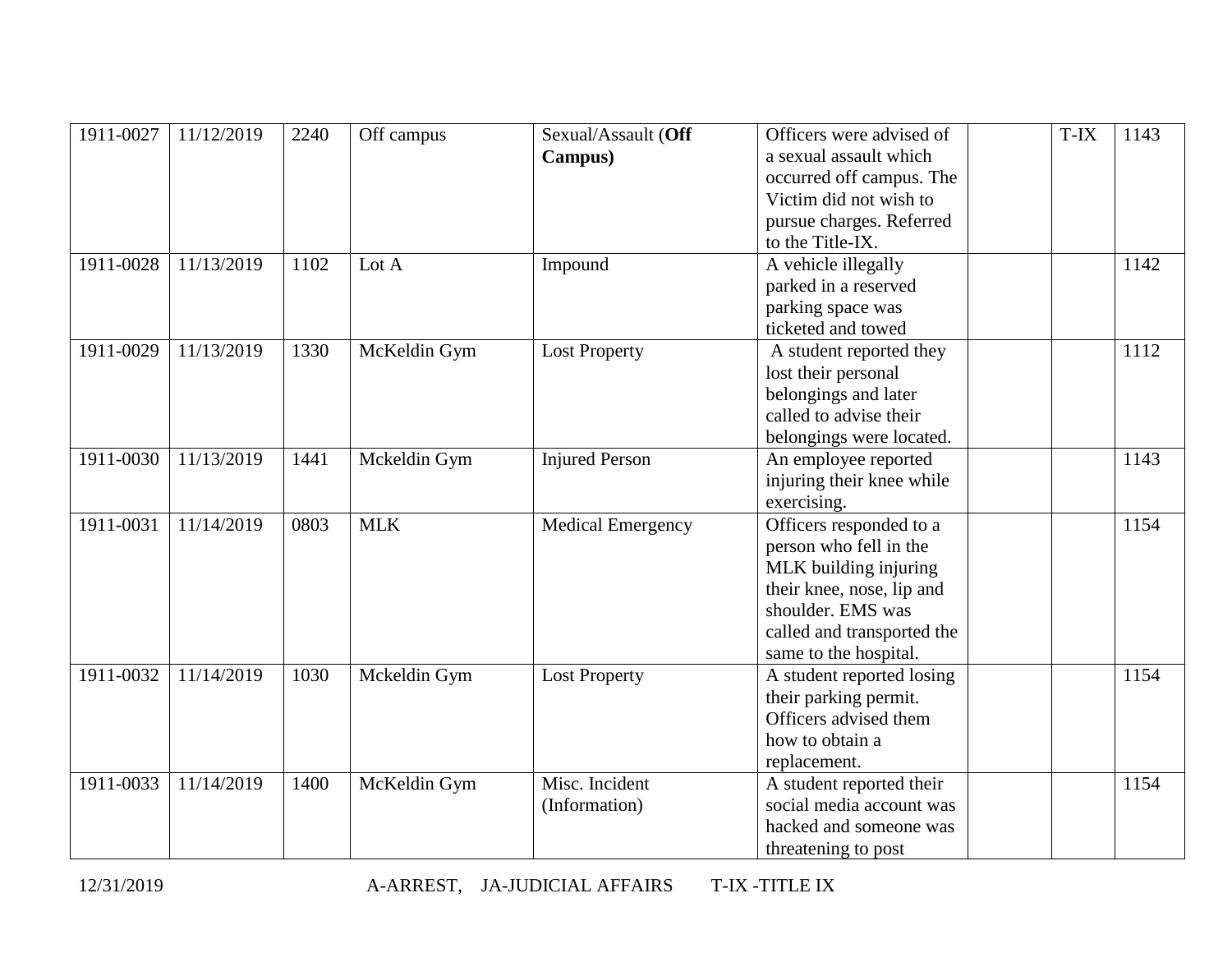|           |            |      |                   |                                                           | inappropriate videos that<br>were seized from the<br>account. An investigation<br>is being done.                                                                                                                                                         |    |      |
|-----------|------------|------|-------------------|-----------------------------------------------------------|----------------------------------------------------------------------------------------------------------------------------------------------------------------------------------------------------------------------------------------------------------|----|------|
| 1911-0034 | 11/15/2019 | 1031 | <b>Towers</b>     | <b>CDS</b>                                                | Officers observed 2<br>persons smoking<br>suspected marijuana.<br>Same was confiscated<br>and tested with positive<br>results. Civil Citation<br>issued for 3 <sup>rd</sup> violation.<br>Referred to the Office of<br>Student Conduct.                  | JA | 1144 |
| 1911-0035 | 11/15/2019 | 1303 | <b>CMRC</b>       | 2 <sup>nd</sup> Degree Assault<br>$\overline{\mathbf{4}}$ | 4 (e) Officers responded<br>to a call for a fight in<br>progress. Upon arrival it<br>was reported a student<br>shoved another student<br>and they began to fight.<br>No reported injuries<br>incurred, Forwarded to<br>the Office of Student<br>Conduct. | JA | 1140 |
| 1911-0036 | 11/18/2019 | 0105 | Q lot             | Miscellaneous (Contract<br>Violation)                     | A fraternity entered into<br>an agreement with the<br>university to have an<br>event on a fraternity plot<br>and refused to end it at<br>the time agreed upon and<br>when ordered to do so by<br>police.                                                 | JA | 1115 |
| 1911-0037 | 11/17/2019 | 1300 | <b>Haley Hall</b> | Misc. Incident (Verbal<br>Altercation)                    | Officers responded to a<br>report of students that<br>had a verbal altercation                                                                                                                                                                           | JA | 1142 |

12/31/2019 A-ARREST, JA-JUDICIAL AFFAIRS T-IX -TITLE IX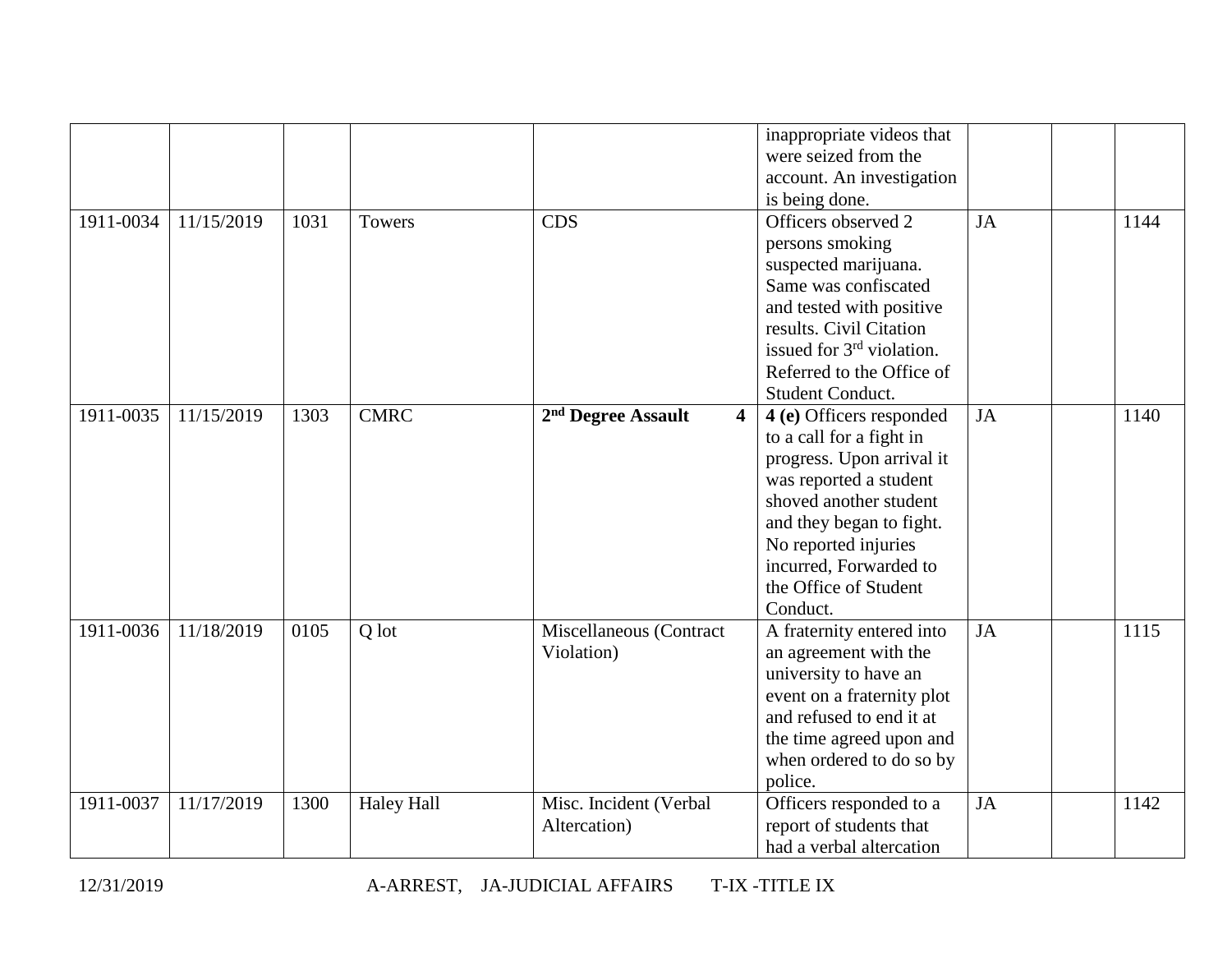|           |            |      |                   |                                      | over comment made at a<br>basketball game.<br>Handled by residence life<br>and forwarded to the<br>Office of Student<br>Conduct.                                                                                                                                                                                           |    |      |
|-----------|------------|------|-------------------|--------------------------------------|----------------------------------------------------------------------------------------------------------------------------------------------------------------------------------------------------------------------------------------------------------------------------------------------------------------------------|----|------|
| 1911-0038 | 11/17/2019 | 1542 | McKeldin          | 5<br>2 <sup>nd</sup> Degree Assault  | 4 (e) A student struck<br>another student in the<br>face with a closed fist<br>and a fight ensued. No<br>reported injuries.<br>Investigation is being<br>conducted. Referred to<br>the Office of Student<br>Conduct.                                                                                                       | JA | 1128 |
| 1911-0039 | 11/17/2019 | 1825 | <b>CMRC</b>       | <b>CDS</b>                           | Officers responded to RA<br>staff who smelled the<br>odor of suspected<br>marijuana emanating<br>from a residential<br>dwelling. Suspected<br>marijuana was observed<br>in the common area of<br>the dwelling. It was<br>confiscated and tested<br>with positive results.<br>Referred to the Office of<br>Student Conduct. | JA | 1128 |
| 1911-0040 | 11/17/2019 | 0003 | <b>Haley Hall</b> | Misc. Incident (Check on<br>Welfare) | Police were requested to<br>check on the welfare of a<br>student due to unusual<br>post made by the student<br>on social media. Student<br>was located and in good                                                                                                                                                         |    | 1128 |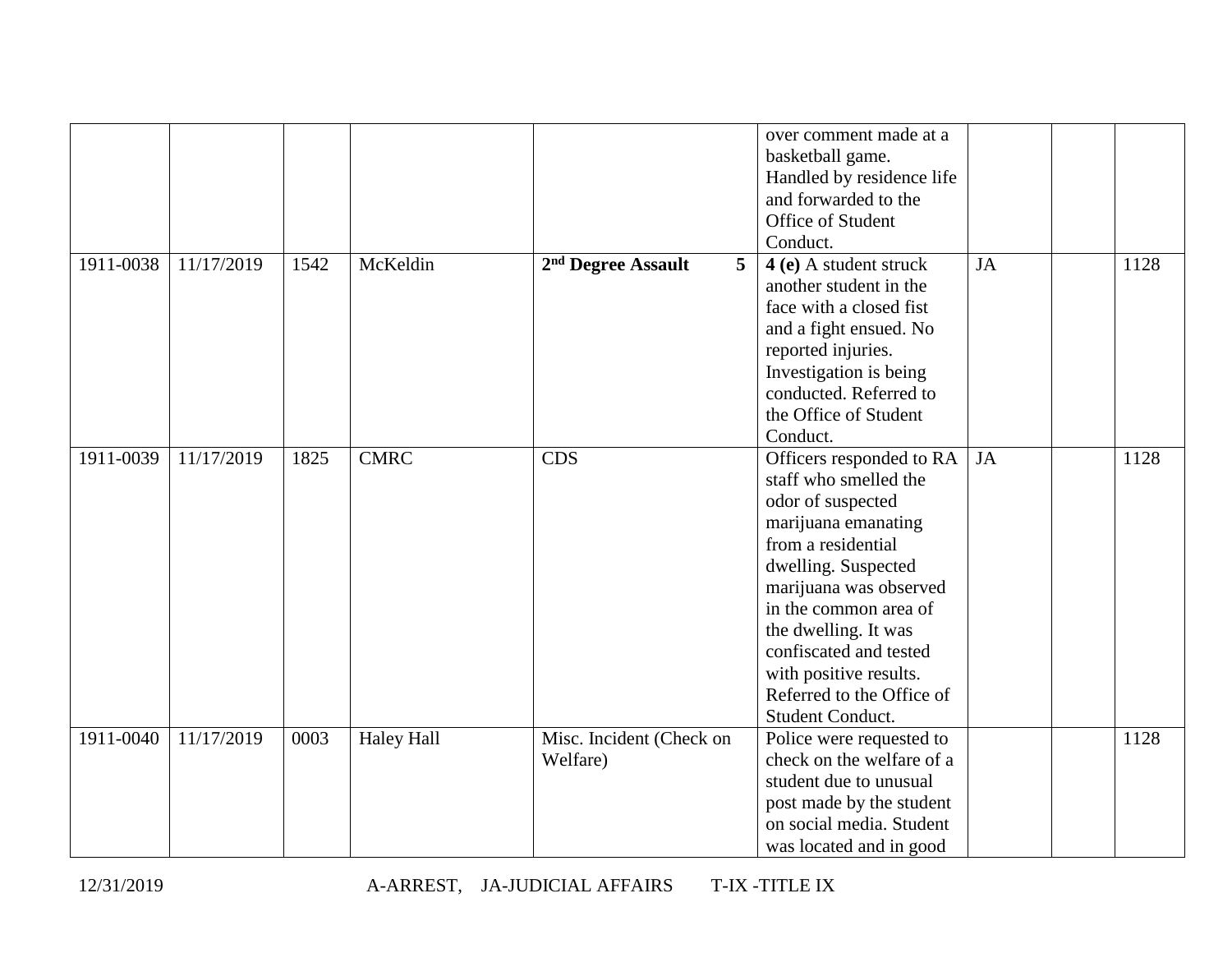|           |            |      |                    |                           | health.                     |           |      |
|-----------|------------|------|--------------------|---------------------------|-----------------------------|-----------|------|
| 1911-0041 | 11/19/2019 | 1630 | McKeldin Gym       | <b>Lost Property</b>      | A student reported losing   |           | 1140 |
|           |            |      |                    |                           | their parking permit.       |           |      |
|           |            |      |                    |                           | Officers advised them       |           |      |
|           |            |      |                    |                           | how to obtain a             |           |      |
|           |            |      |                    |                           | replacement.                |           |      |
| 1911-0042 | 11/20/2019 | 0022 | <b>Tubman Hall</b> | <b>CDS</b>                | Officers responded to RA    | JA        | 1154 |
|           |            |      |                    |                           | staff that smelled          |           |      |
|           |            |      |                    |                           | suspected Marijuana in a    |           |      |
|           |            |      |                    |                           | residential dwelling.       |           |      |
|           |            |      |                    |                           | Upon entry there was a      |           |      |
|           |            |      |                    |                           | strong smell of marijuana   |           |      |
|           |            |      |                    |                           | but no physical             |           |      |
|           |            |      |                    |                           | marijuana. Referred to      |           |      |
|           |            |      |                    |                           | the office of Student       |           |      |
|           |            |      |                    |                           | Conduct.                    |           |      |
| 1911-0043 | 11/20/2019 | 1642 | <b>CMRC</b>        | <b>Assault 2nd Degree</b> | 4(e) Officers responded     | <b>JA</b> | 1128 |
|           |            |      |                    | (Domestic Related)<br>6   | to a report an assault.     |           |      |
|           |            |      |                    |                           | Investigation revealed a    |           |      |
|           |            |      |                    |                           | student was punched in      |           |      |
|           |            |      |                    |                           | the face with a closed fist |           |      |
|           |            |      |                    |                           | and by their roommate       |           |      |
|           |            |      |                    |                           | and a fight ensued, No      |           |      |
|           |            |      |                    |                           | reported injuries.          |           |      |
|           |            |      |                    |                           | Referred to the Office of   |           |      |
|           |            |      |                    |                           | student Conduct.            |           |      |
| 1911-0044 | 11/20/2019 | 1800 | <b>CMRC</b>        | <b>CDS</b>                | Paraphernalia and           |           | 1140 |
|           |            |      |                    |                           | suspected Marijuana was     |           |      |
|           |            |      |                    |                           | observed by RA staff and    |           |      |
|           |            |      |                    |                           | police were contacted.      |           |      |
|           |            |      |                    |                           | Same was confiscated        |           |      |
|           |            |      |                    |                           | and the suspected           |           |      |
|           |            |      |                    |                           | marijuana was tested        |           |      |
|           |            |      |                    |                           | with negative results.      |           |      |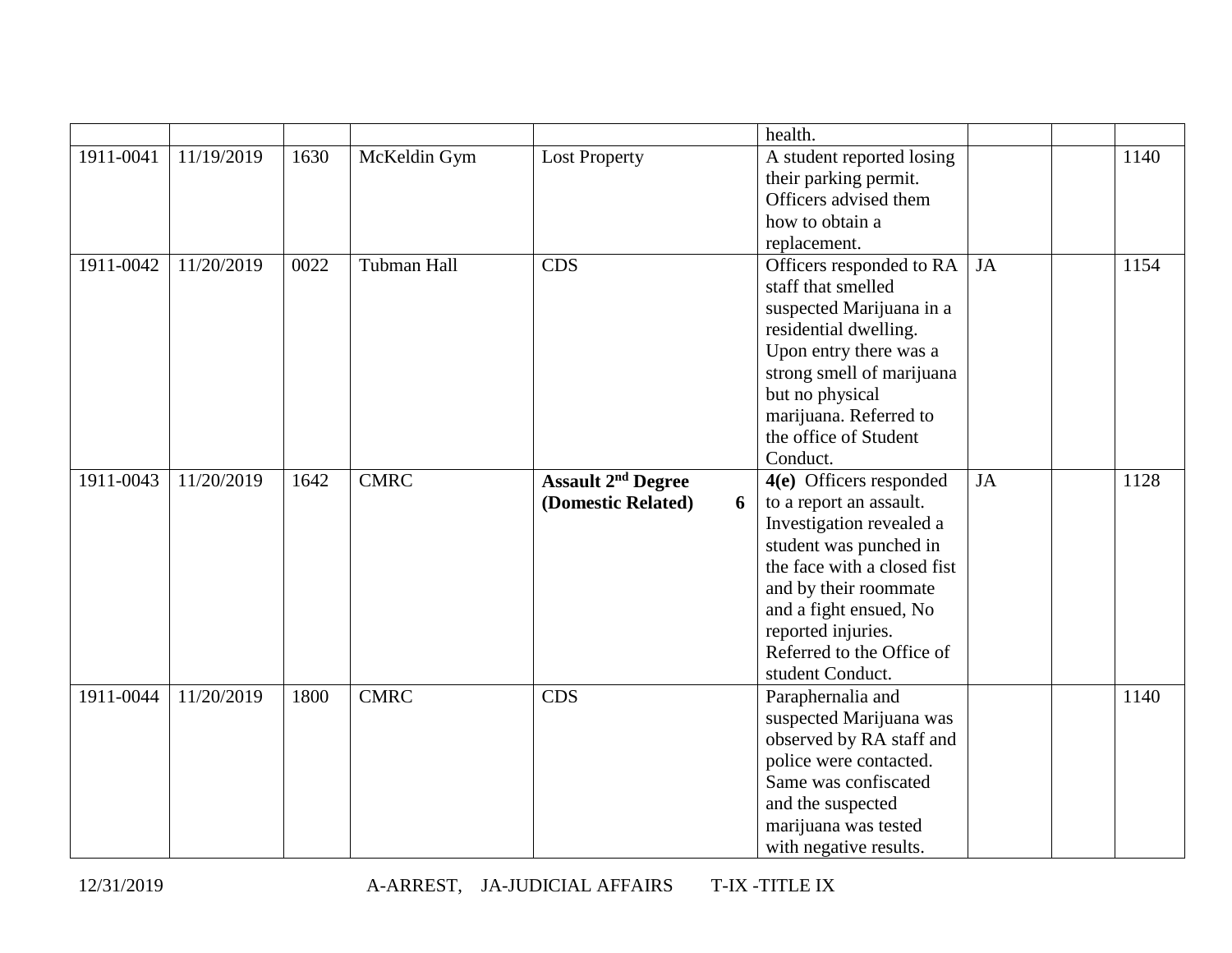| 1911-0045 | 11/21/2019 | 1120 | McKeldin Gym              | <b>Lost Property</b>                 |                | A student reported losing<br>their parking permit.<br>Officers advised them<br>how to obtain a<br>replacement.                                                                                      |           | 1143 |
|-----------|------------|------|---------------------------|--------------------------------------|----------------|-----------------------------------------------------------------------------------------------------------------------------------------------------------------------------------------------------|-----------|------|
| 1911-0046 | 11/21/2019 | 1405 | <b>CBGS</b>               | Misc. Incident<br>(Information)      |                | A staff member advised<br>police that a former<br>student contacted them<br>recently. The student was<br>issued a peace order that<br>expired in 2019 with<br>respect t to the staff<br>member.     |           | 1144 |
| 1911-0047 | 11/21/2019 | 1445 | <b>JEP</b>                | <b>Lost Property</b>                 |                | A faculty member<br>reported losing their<br>parking permit. Officers<br>advised them how to<br>obtain a replacement.                                                                               |           | 1145 |
| 1911-0048 | 11/21/2019 | 1901 | Loop Road-Campus<br>Drive | <b>Assault 1st Degree</b>            | $\overline{7}$ | 4(c) Officers responded<br>to a student who reported<br>being thrown from a<br>vehicle. EMS was<br>contacted and transported<br>the same to the hospital<br>An investigation is being<br>conducted. |           | 1140 |
| 1911-0049 | 11/22/2019 | 0348 | Tubman Hall               | <b>Assault 2<sup>nd</sup> Degree</b> | 8              | $4(e)$ A student assaulted<br>another student while in a<br>vehicle on a campus<br>parking lot. An<br>investigation is being<br>conducted. Forwarded to<br>the Office of Student                    | <b>JA</b> | 1143 |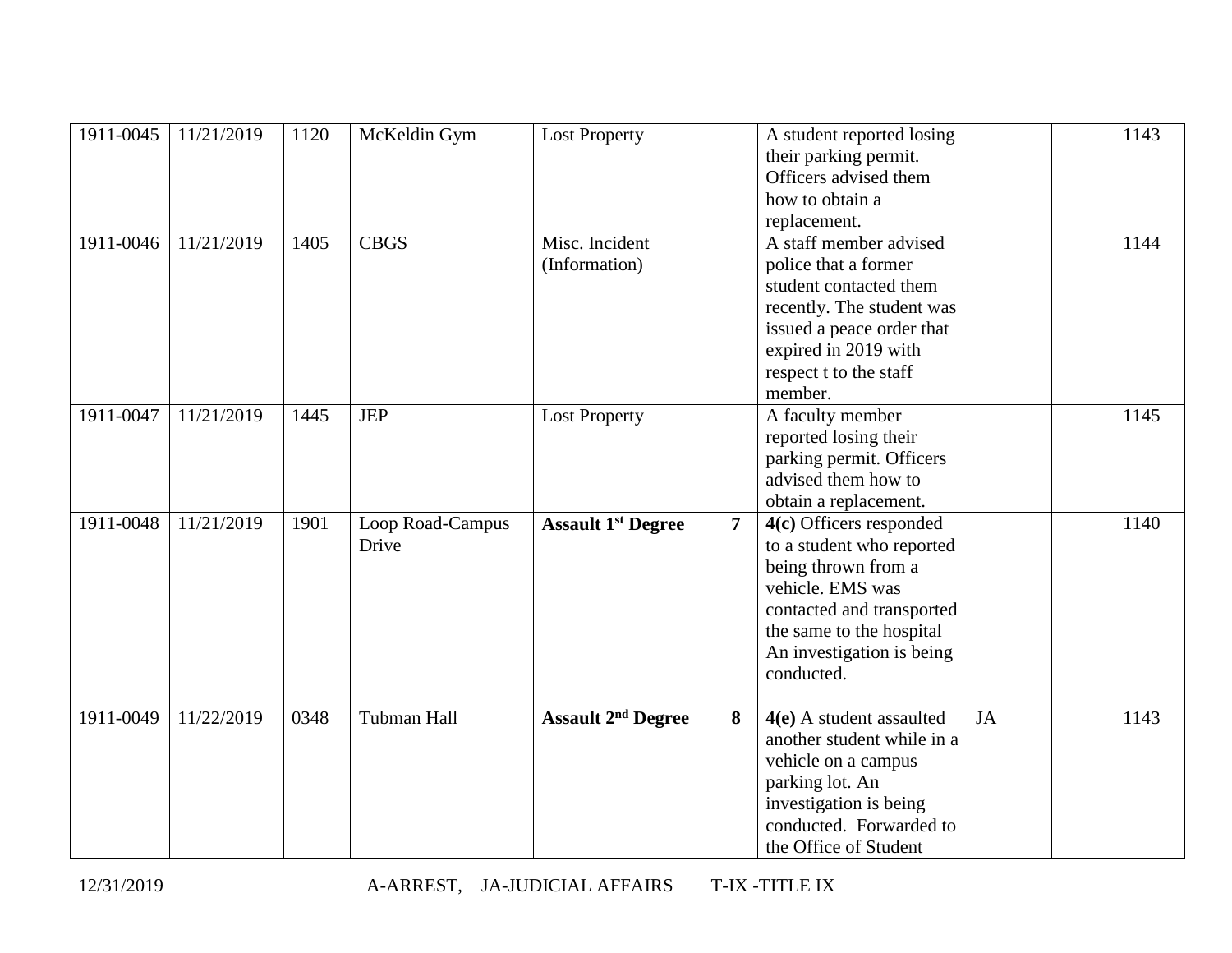|           |            |      |                                            |                                            | Conduct.                                                                                                                                                                                                                                                                                                                                         |                    |      |
|-----------|------------|------|--------------------------------------------|--------------------------------------------|--------------------------------------------------------------------------------------------------------------------------------------------------------------------------------------------------------------------------------------------------------------------------------------------------------------------------------------------------|--------------------|------|
| 1911-0050 | 11/22/2019 | 1043 | Robinson Hall                              | <b>Lost Property</b>                       | A staff member reported<br>to police they lost their<br>car and other keys.                                                                                                                                                                                                                                                                      |                    | 1142 |
| 1911-0051 | 11/22/2019 | 1710 | Issued in Error (see<br>report #1911-0048) | Issued in Error (see report<br>#1911-0048) | Issued in error (see report<br>#1911-0048)                                                                                                                                                                                                                                                                                                       | Issued in<br>error | 1112 |
| 1911-0052 | 11/25/2019 | 1221 | <b>JEP</b>                                 | <b>Lost Property</b>                       | A student advised they<br>lost their keys with their<br>key fob to a residential<br>hall attached.                                                                                                                                                                                                                                               |                    | 1142 |
| 1911-0053 | 11/25/2019 | 1553 | <b>MLK</b>                                 | Miscellaneous (Check on<br>Welfare)        | Police were advised a<br>student in Holmes Hall<br>wanted to cause harm to<br>themselves. A welfare<br>check of Holmes Hall<br>revealed no one lived in<br>the building by the name<br>given by the<br>complainant. BSU<br>student roster was also<br>checked and the name<br>given was not a current<br>or former student<br>registered at BSU. |                    | 1128 |
| 1911-0054 | 11/27/2019 | 1235 | Quad                                       | <b>CDS</b>                                 | <b>BSU Security Guards</b><br>observed 2 persons<br>smoking suspected<br>marijuana and alerted<br>police. Subjects<br>discarded the CDS as<br>officers approached and<br>officers retrieved the<br>same. Referred to the                                                                                                                         | JA                 | 1142 |